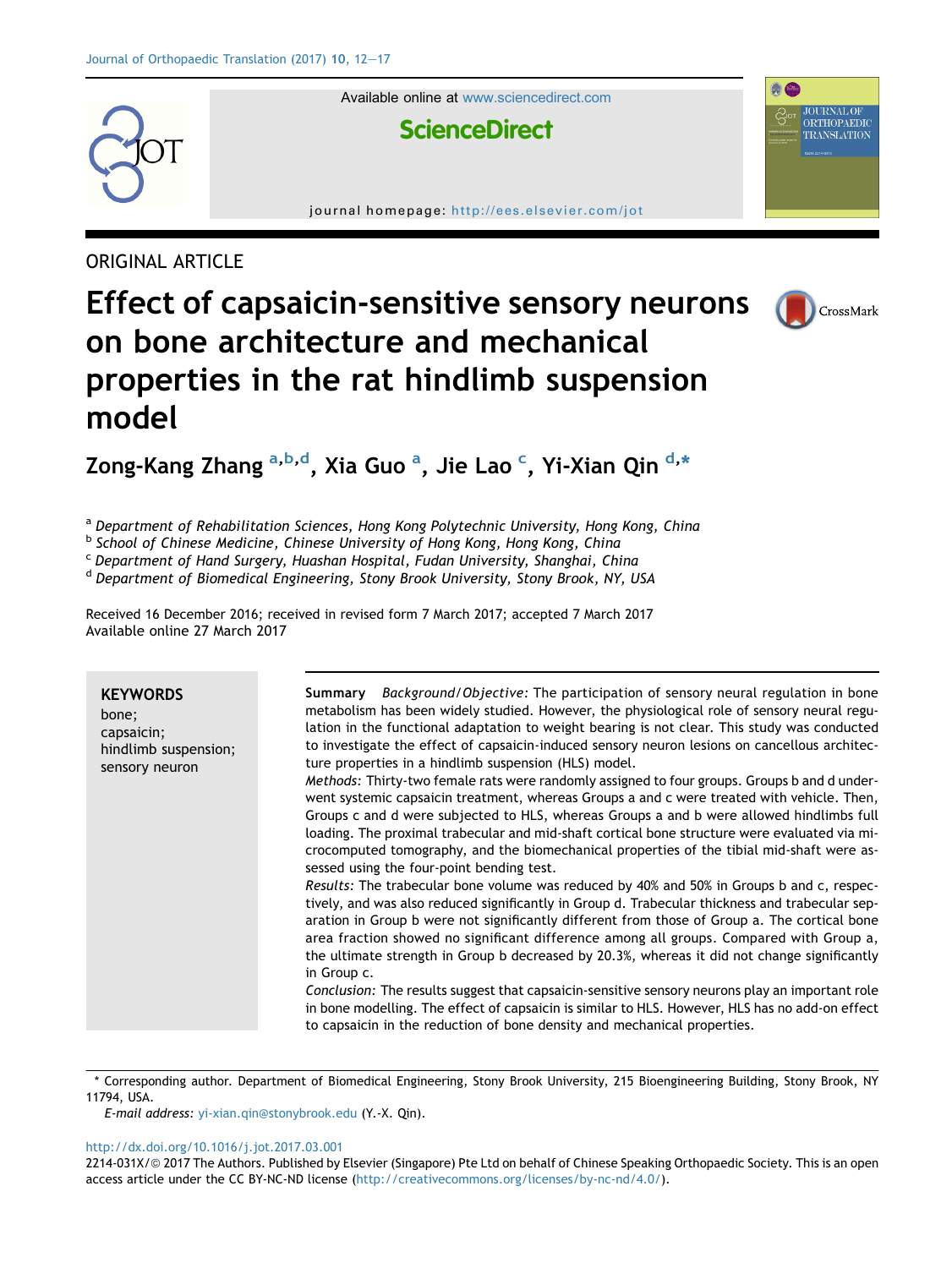Translational potential of this article: This study gives clues to the function of sensory neurons in bone modelling.

ª 2017 The Authors. Published by Elsevier (Singapore) Pte Ltd on behalf of Chinese Speaking Orthopaedic Society. This is an open access article under the CC BY-NC-ND license ([http://](http://creativecommons.org/licenses/by-nc-nd/4.0/) [creativecommons.org/licenses/by-nc-nd/4.0/\)](http://creativecommons.org/licenses/by-nc-nd/4.0/).

# Introduction

It has been demonstrated that bone tissue is highly sensitive to mechanical stress and can change its shape, structure, and mineral density. The mechanism of bone loss due to immobilisation, paralysis, long-term bed rest, and spaceflight, and the mechanism of bone mass increase owing to regular resistance exercises indicate that bone turnover is sensitive to both external loads arising from gravitational loading and to internal loads generated by muscle activity  $[1,2]$ . The ability of bone to sense the mechanical stimuli was considered to be a local interaction between the loading and the affected bone cells [\[3\]](#page-4-0). However, the participation of neural regulation has been demonstrated in both local and systemic bone metabolism based on the innervation of the sympathetic and peripheral sensory neurons in bone via osteoblastic and osteoclastic cell guidance  $[4-6]$  $[4-6]$ . Substance P (SP) and calcitonin generelated peptide (CGRP), which are important neuropeptides, are synthesised in unmyelinated sensory neurons, which are the target of capsaicin, and released from their peripheral terminals [\[7\].](#page-4-0) It has been demonstrated that bone integrity was compromised by decreased levels of local neuropeptide in bone in some hereditary sensory neuropathies, such as familial dysautonomia  $[8,9]$ . The innervation of the developing mouse femur was guided by nerve growth factor-neurotrophic tyrosine kinase receptor type 1 signalling, in turns, to promote vascular invasion of the ossification centres and osteoprogenitor cell lineage progression [\[6\]](#page-4-0).

Capsaicin is the major pungent component of hot chili peppers. Transient receptor potential (TRP) vanilloid subfamily member 1 (TRPV1) is identified as the receptor of capsaicin [\[10\]](#page-4-0). TRPV1 is expressed in unmyelinated and small-diameter myelinated sensory neurons [\[11\]](#page-4-0). The activation of TRPV1 by capsaicin induces  $Ca^{2+}$  and Na<sup>+</sup> influx into the sensory neuron, causing an excitotoxic effect. Large sensory neurons, motor neurons, and sympathetic neurons are affected by lack of vanilloid receptors [\[12,13\]](#page-4-0). It has been demonstrated that only the unmyelinated and small-diameter myelinated sensory neurons are destroyed when capsaicin is administered in neonatal rats, whereas the large sensory afferent, motor, and sympathetic fibres are unaffected [\[14,15\]](#page-5-0). Capsaicin treatment could deplete SP and CGRP in peripheral nerves, but not in the central nervous system  $[16,17]$ . The depletion rate of the unmyelinated fibres in adult rat induced by capsaicin injection has been reported to reach  $90-95%$  [\[18\].](#page-5-0) In addition, systemic capsaicin treatment of the adult rat results in the death of at least 50% of the vagal afferent neurons in dorsal root ganglia [\[19\]](#page-5-0).

Mechanical stimulation influences bone metabolism. However, will there be any difference in the response if the sensory nerve fibres in bone tissue are partially or completely destroyed? The aim of this study is to investigate the role of capsaicin-sensitive sensory neurons in bone modelling in a rat hindlimb suspension (HLS) model. In this study, the unmyelinated sensory fibres were depleted by systemic capsaicin treatment under a functional disuse HLS condition. The bone structure and biomechanical properties of the rat tibia were evaluated to assess the bone response to loading changes after capsaicin treatment.

# Materials and methods

# Animals

The *in vivo* experiment was approved by the Institutional Animal Care and Use Committee (IACUC), Stony Brook University (Stony Brook, NY, USA). Thirty-two 4-month-old female Sprague–Dawley rats weighing 245  $\pm$  15 g were used in the study. The animals, which were randomly assigned in equal numbers ( $n = 8$ ) to four groups, received different interventions as follows: Group a, control; Group b, capsaicin only; Group c, HLS only; Group d, combination (HLS after capsaicin treatment). All animals were raised in separate cages in a temperature-controlled room  $(22^{\circ}C)$ with a 12:12-hour light-dark cycle. Standard rodent chow and water were provided ad libitum throughout the experiment. All experimental procedures were in accordance with the IACUC guidelines.

#### Capsaicin treatment

The rats were injected subcutaneously in the back with capsaicin (Sigma, St. Louis, MO, USA). To prevent reflux from the needle tract, the needle was left in the skin for 60 seconds after the injection. The capsaicin treatment protocol consisted of three injections. The initial one was 25 mg/kg, the second one was 50 mg/kg at 6 hours later, and the third one was 50 mg/kg at 24 hours after the first injection [\[20\]](#page-5-0). To prevent pulmonary oedema, all rats in the capsaicin treatment groups (Groups b and d) had no water supply 6 hours prior to the capsaicin injection [\[21\]](#page-5-0). The protocol was repeated every 2 weeks (Weeks 1, 3, 5, and 7), and all experiments were performed during Weeks 5 to 8. The groups without capsaicin treatment (Groups a and c) underwent the same injection protocol with vehicle (10% Tween 80, 10% ethanol and 80% saline).

#### Hindlimb suspension

The rats in Groups c and d were hindlimb suspended for 4 weeks during Weeks 5 to 8 following established procedures [\[22\]](#page-5-0). Briefly, the animal's tail was cleaned with 70%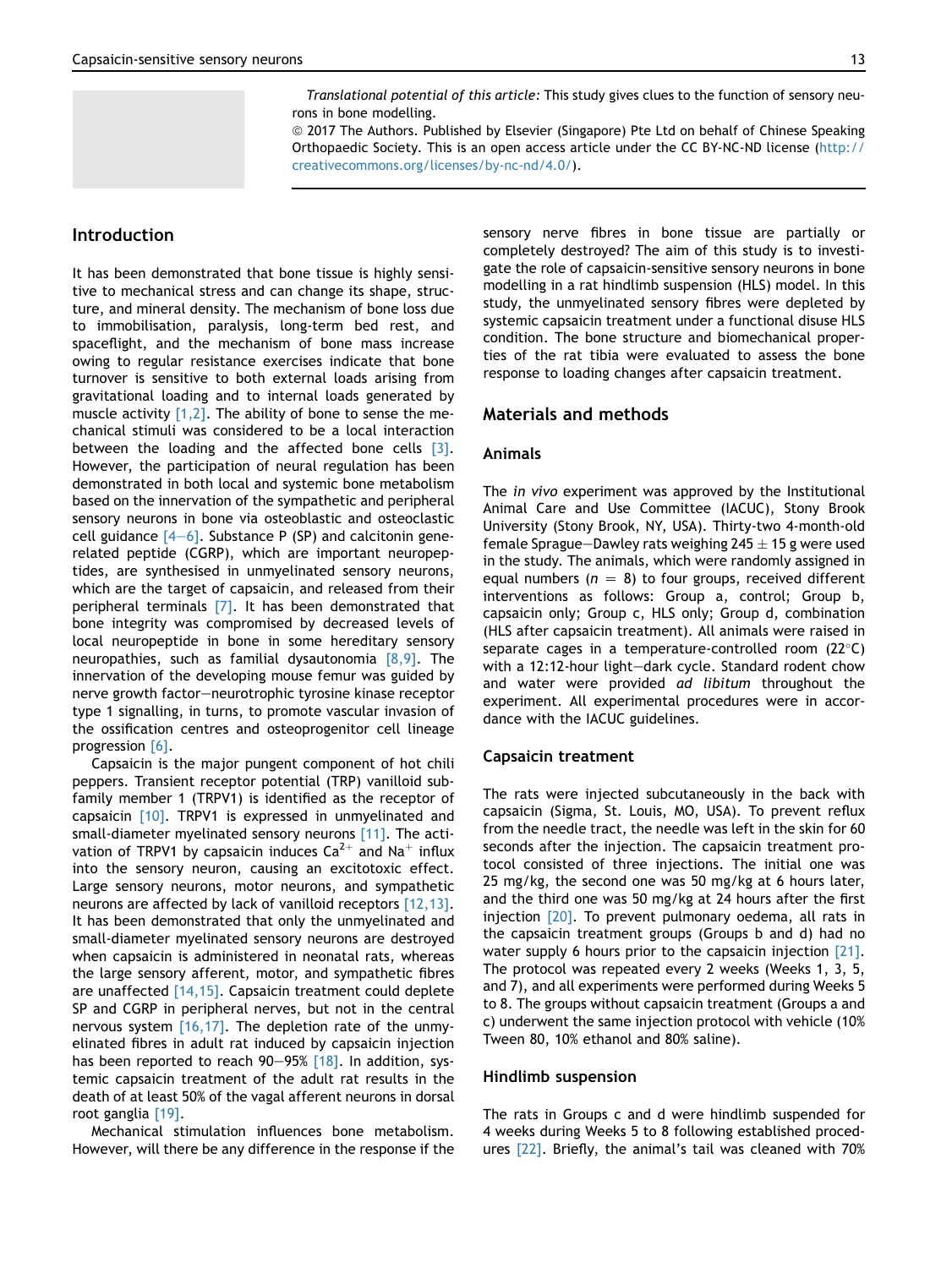ethanol and coated with tincture of benzoin. Once the tail is dry and sticky, a strip of adhesive tape (15 cm  $\times$  0.5 cm) was applied to the animal's tail. The tape was then attached to a swivel apparatus that was suspended from the top of the cage. An approximately  $30^\circ$  head-down tilt was set to prevent contact of the animal's hindlimbs with the cage bottom. The animal's forelimbs were allowed full access to the entire cage bottom.

#### Bone microarchitecture

All animals were sacrificed at the end of Week 8. The right tibia of each rat was removed and fixed in 70% ethanol. The proximal and midshaft tibial were scanned to evaluate trabecular and cortical microarchitecture using a microcomputed tomography system ( $\mu$ CT) ( $\mu$ CT 40; Scanco Medical AG, Basserdorf, Switzerland). The scanned region corresponded to a zone of 400 transverse slices below the growth plate of the proximal tibia and 200 transverse slices above the tibia-fibula junction. From the acquired data, the region of interest was delineated 1.5 mm below growth plate up to a height of 0.6 mm (50 slices) for trabecular bone and 1.0 mm above the tibia-fibula junction up to a height of 0.6 mm (50 slices) for cortical bone. For image smoothing purposes and to define the desired analysed objects, all images were evaluated using Gaussian filter, with specific sigma and support values of 0.1 and 1, respectively. To discriminate between bone and background, the threshold values for trabecular and cortical bone were 290 and 400, respectively. In trabecular bone, bone volume fraction (BV/TV), trabecular number (Tb.N; mm), trabecular thickness (Tb.Th; mm), and trabecular separation (Tb.Sp; mm) were evaluated. And cortical bone area fraction (Ct.A/TA) was evaluated to analyse the cortical bone structure.

# Biomechanical test

After  $\mu$ CT scanning, all tibiae were subjected to the fourpoint bending test to evaluate the biomechanical properties using the materials testing system (MTS Systems



Corporation, Eden Prairie, MN, USA) following the established procedure [\[23\]](#page-5-0). The tibia was placed on its lateral surface on two rounded supporting bars that were 20 mm from each other. A preload of 1 N was applied by lowering the upper bar. A constant displacement rate of 6 mm/min was applied until bone break (Figure 1). The maximum load (ultimate load), displacement at ultimate load, the slope in the linear region of the ultimate load (extrinsic stiffness), and the area under the curve until ultimate load (energy to ultimate load) were determined.

#### Statistical analysis

All data are presented as the means  $\pm$  standard error of mean, and the statistical analysis of the data from the  $\mu$ CT and the four-point bending test was performed using a oneway analysis of variance (ANOVA) followed by Tukey's post hoc test. Statistical significance was considered when  $p < 0.05$ . SPSS 17.0 (SPSS Inc., Chicago, USA) was used to perform the data analysis.

# Results

#### Bone microarchitecture

As shown in [Table 1,](#page-3-0) one-way ANOVA showed that the effect of the intervention was significant in BV/TV ( $p = 0.003$ ), Tb.N  $(p = 0.001)$ , Tb.Th  $(p = 0.011)$ , and Tb.Sp  $(p = 0.014)$ , but not in Ct.A/TA ( $p = 0.325$ ). Analyses using the Tukey's post hoc test indicated that BV/TV reduced significantly in Group b (40%,  $p = 0.039$ ), Group c (50%,  $p = 0.003$ , and Group d (45%,  $p = 0.008$ ) compared with the normal control group (Group a). Tb.Th reduced significantly in Group c ( $p = 0.012$ ), but not in Group b  $(p = 0.190)$  and Group d  $(p = 0.070)$ . Tb.Sp increased significantly in Group d ( $p = 0.025$ ), but not in Group b  $(p = 0.184)$  and Group c  $(p = 0.183)$ . The 3D reconstruction  $\mu$ CT images [\(Figure 2](#page-3-0)) showed the different types of bone loss in Groups b and c; the trabecular bone loss in Group b was homogenous, whereas in Group c the bone loss was more severe in certain areas.

# Biomechanical test

[Table 2](#page-3-0) shows the bone mechanical property parameters. One-way ANOVA showed that the effects of interventions were significant in ultimate load ( $p = 0.010$ ), displacement ( $p = 0.008$ ), extrinsic stiffness ( $p = 0.014$ ), and energy to ultimate load ( $p = 0.013$ ). Tukey's post hoc test indicated that compared with Group a, the ultimate load reduced significantly in Group b (20.3%,  $p = 0.023$ ), whereas the ultimate load in Group c was not significantly changed ( $p = 0.830$ ). The displacement increased significantly in Group d (48%,  $p = 0.012$ ), whereas those in Groups b and c were not significantly changed. The stiffness of bones reduced significantly in Group b (20.9%,  $p = 0.030$ ) compared with Group a. The energy to ultimate load in Group d was 68% ( $p = 0.006$ ) higher than that in Group b.

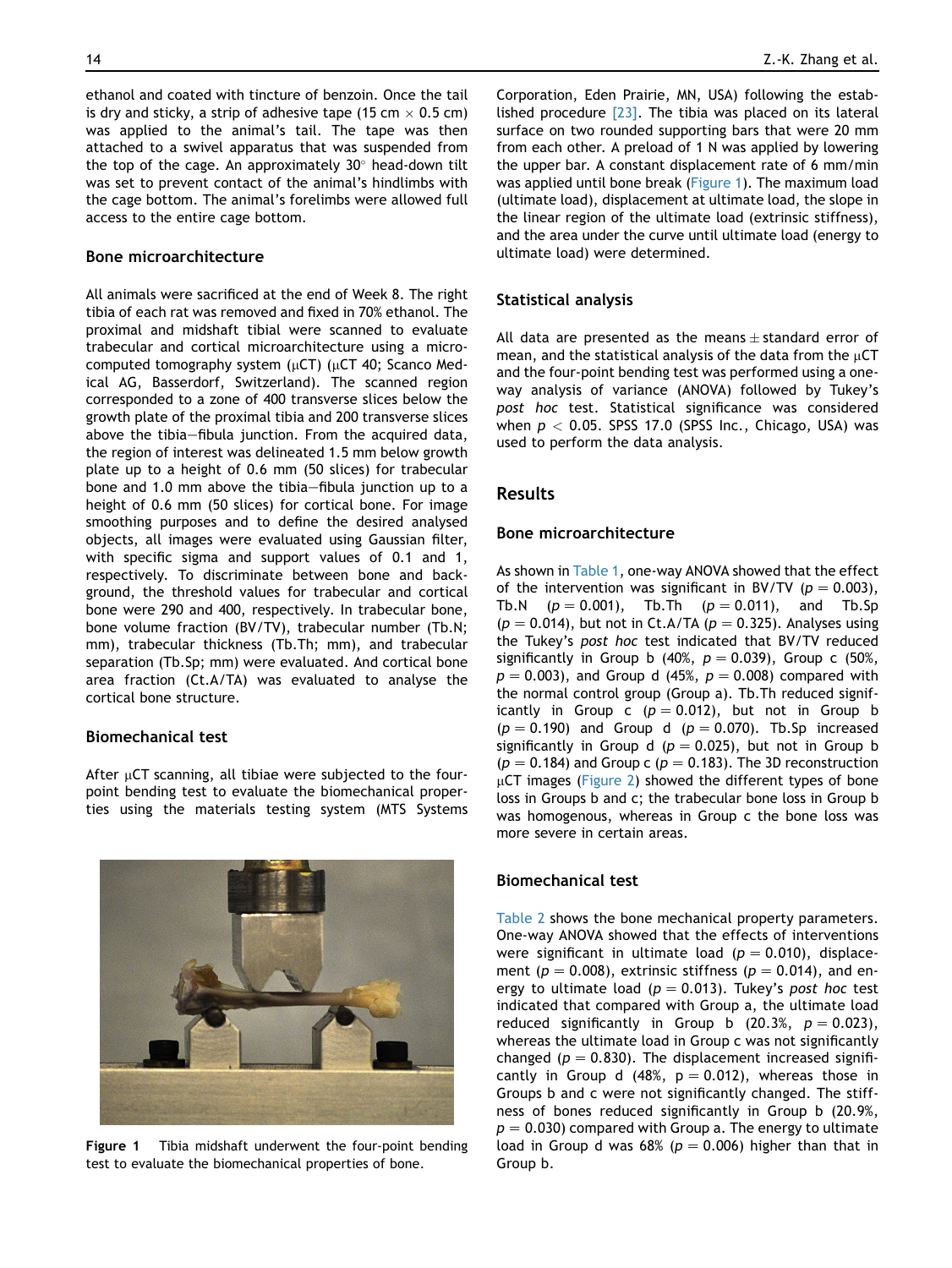<span id="page-3-0"></span>

| Table 1<br>Bone microarchitecture of tibia. |                 |                 |                  |                  |                 |  |  |  |
|---------------------------------------------|-----------------|-----------------|------------------|------------------|-----------------|--|--|--|
| Group                                       | BV/TV           | $Tb.N$ (mm)     | $Tb$ . Th $(mm)$ | $Tb.$ Sp $(mm)$  | Ct.A/TA         |  |  |  |
| a: Control                                  | $0.40 + 0.04$   | $8.46 + 0.58$   | $0.08 + 0.005$   | $0.12 + 0.009$   | $0.994 + 0.001$ |  |  |  |
| b: Capsaicin                                | $0.24 + 0.02^*$ | $6.28 + 0.35^*$ | $0.07 + 0.003$   | $0.16 + 0.011$   | $0.993 + 0.003$ |  |  |  |
| c: HLS                                      | $0.20 + 0.02**$ | $6.25 + 0.37^*$ | $0.06 + 0.001*$  | $0.17 + 0.009$   | $0.995 + 0.001$ |  |  |  |
| d: $HLS + C$                                | $0.22 + 0.03**$ | $5.88 + 0.45**$ | $0.06 + 0.004$   | $0.18 + 0.015^*$ | $0.994 + 0.001$ |  |  |  |

 $BV/TV =$  trabecular bone, bone volume fraction; Ct.A/A = cortical bone area fraction; HLS = hindlimb suspension; Tb.N = trabecular number; Tb.Sp = trabecular separation; Tb.Th = trabecular thickness.

 $*$   $p$  < 0.05 compared with the control group.

\*\*  $p < 0.01$  compared with the control group.



Figure 2 Three-dimensional reconstruction of microcomputed tomography ( $\mu$ CT) images of cancellous bone of proximal tibia in Groups a (control), b (Capsaicin), c (HLS) and d (HLS  $+$  Capsaicin).

# **Discussion**

The results have shown that both capsaicin and HLS can result in dramatic bone loss according to the BV/TV data in the proximal tibia trabecular bone. Capsaicin treatment causes bone loss that was close to the magnitude of bone loss caused by HLS. However, interestingly, HLS after capsaicin treatment does not lead to a further decrease in bone density.

HLS is a model that causes mechanical unloading of the hindlimbs [\[24\].](#page-5-0) It has been reported that HLS results in large reduction in bone formation and cancellous bone loss in both sexes, and the mechanisms are similar in both sexes [\[25\]](#page-5-0). Mechanical strain [\[26\]](#page-5-0) and fluid shear stress [\[27\]](#page-5-0) are the two most commonly accepted mechanisms for coupling the loading with bone formation changes. The current theory about the mechanisms of bone reaction to mechanical stimulus considers that mechanical strain to the cell membrane activates stretch-sensitive ion channels and other membrane-associated proteins such as integrins, which are involved in various cellular processes and struc-tures [\[28\].](#page-5-0) According to the mechanostat theory, when the loading of bone is insufficient to produce bone strains that are above a minimum level of effective strain, bone mass and architecture are adjusted until bone strains are within the minimum effective strain range; as a result, bone resorption prevails over bone formation [\[29\].](#page-5-0) The fluid flow through cancellous bone and the lacuna canalicular network of cortical bone caused by mechanical loading exacerbates the flow-induced shear stress applied on surface bone cells [\[30\].](#page-5-0) Regardless of the mechanical strain or the fluid shear stress, bone cells respond through autocrine or paracrine signals that regulate remodelling process  $[31-33]$  $[31-33]$  $[31-33]$ . The cells detect the changes in fluid flow and physical deformation. Osteocytes and osteoblasts on the bone surface are the mechanosensors of bone. After a mechanical stimulus, these cells release prostaglandins and nitric oxide that promote bone formation and inhibit bone resorption, respectively  $[34]$ . Thus, when under an unloading situation, bone resorption is uncoupled from bone formation, contributing to the resultant bone loss.

Capsaicin, a neurotoxic agent, induces sensory denervation by inducing the death of most small dorsal root ganglion cells and leads to a loss of unmyelinated sensory axons [\[35\]](#page-5-0). Unmyelinated sensory neurons contain a variety

| Biomechanical properties of tibia according to the four-point bending test.<br>Table 2 |                |                 |                  |                 |  |  |  |
|----------------------------------------------------------------------------------------|----------------|-----------------|------------------|-----------------|--|--|--|
| Group                                                                                  | Load $(N)$     | Disp. (mm)      | Stiffness (N/mm) | Energy (mJ)     |  |  |  |
| a: Control                                                                             | $99.0 \pm 6.6$ | $0.68 \pm 0.09$ | $176.9 + 13.7$   | $67.7 + 11.9$   |  |  |  |
| b: Capsaicin                                                                           | $78.9 + 1.6^*$ | $0.66 + 0.08$   | $140.0 + 8.6^*$  | $54.4 + 7.8$    |  |  |  |
| c: HLS                                                                                 | $101.5 + 6.6$  | $0.63 \pm 0.03$ | $179.1 \pm 10.6$ | $65.3 + 7.5$    |  |  |  |
| d: $HLS+C$                                                                             | $89.5 + 4.1$   | $1.01 + 0.14^*$ | $159.7 + 13.1$   | $91.4 + 15.5**$ |  |  |  |

 $Disp. = displacement.$ 

\*  $p < 0.05$  compared with the control group.

\*\*  $p < 0.01$  compared with the capsaicin group.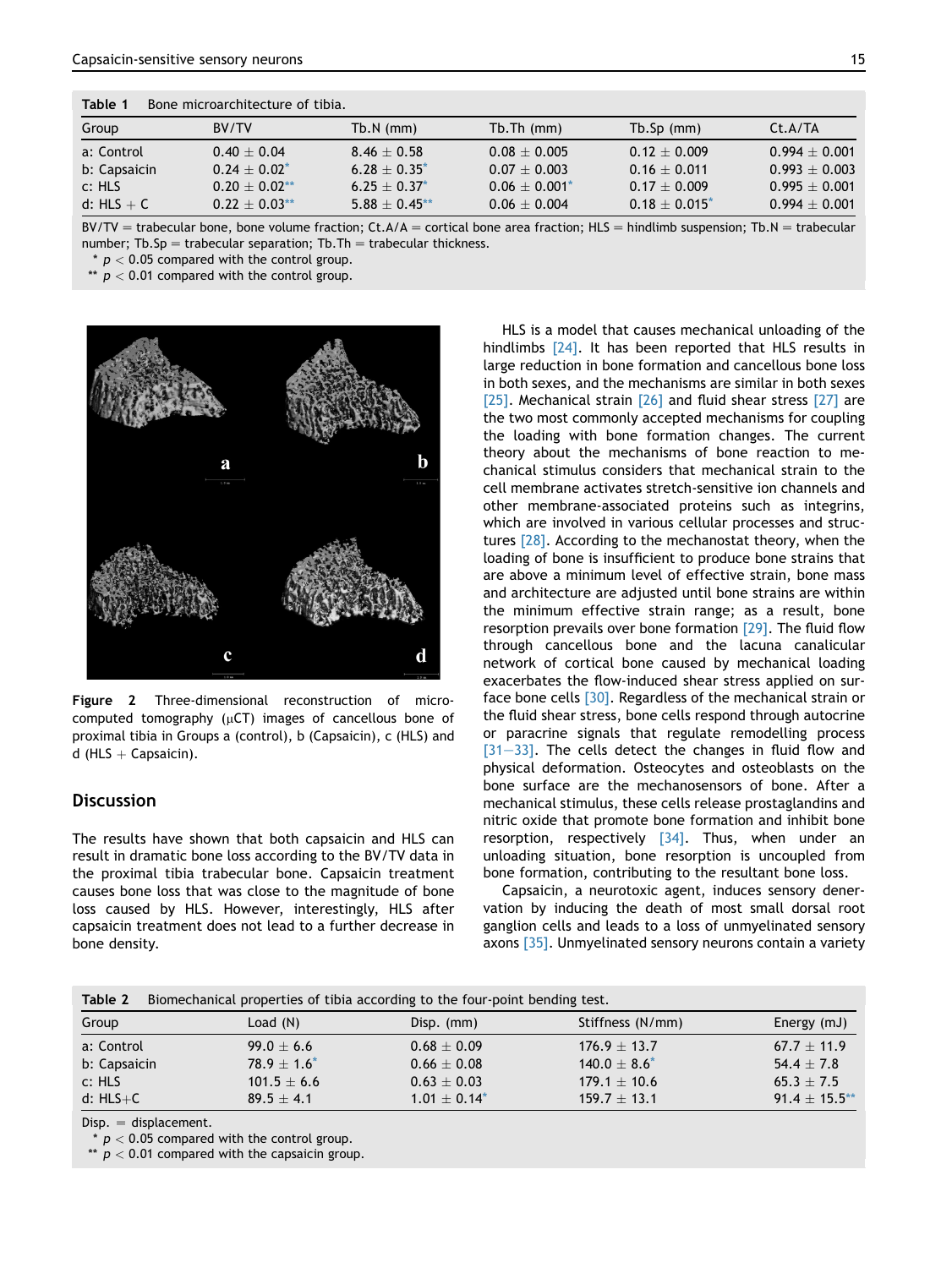<span id="page-4-0"></span>of transmitter peptides, such as CGRP and SP. CGRP has been reported to inhibit osteoclastogenesis [\[36\]](#page-5-0) and bone resorption [\[37\]](#page-5-0) and to stimulate osteoblasts proliferation and bone formation [\[38,39\]](#page-5-0). SP could stimulate osteoclast resorption and is involved in the pathogenesis of bone changes [\[40\]](#page-5-0). SP can both inhibit and stimulate bone for-mation in vitro [\[41,42\]](#page-5-0), and the absence of SP reduces the bone formation rate in an adult model of endochondral ossification  $[43]$ . Some studies suggest that neuronal SP during bone regeneration has a role in bone formation, whereas during remodelling, increased SP fibre density in unloaded areas may be related to bone resorption  $[44]$ . However, because there are less SP-containing nerve fibres than CGRP-containing nerve fibres  $[45]$ , the capsaicinsensitive sensory nerve fibres could be considered to be CGRP-positive nerve fibres. The depletion of CGRP-positive nerve fibres after regular capsaicin treatment inhibits bone formation and enhances bone resorption [\[46\]](#page-5-0). In the current study, the bone mass of tibia cancellous bone also decreased significantly after capsaicin treatment, even though the hindlimbs were fully loaded. This finding suggests that normal mechanical loading does not necessarily lead to normal balance of bone remodelling. HLS does not lead to additional bone loss after depletion of CGRPpositive nerve fibres by capsaicin treatment. A previous study [\[47\]](#page-5-0) has demonstrated that sciactomy decreased the density of CGRP-positive nerve fibres in tibia fracture callus and resulted in low response of callus to ultrasound stimulation, which is well known in accelerating fracture healing in bone with normal innervations [\[48\]](#page-5-0).

The  $\mu$ CT result showed that Tb.Th in the HLS group was significantly lower than that in the control group, whereas Tb.Th in the capsaicin group was not significantly different from that of the control group. In addition, the 3D reconstruction  $\mu$ CT image revealed the different types of bone loss in these two groups. The difference between the capsaicin group and the HLS group suggests that CGRPpositive nerve fibres may not be the only mechanosensors in bone. In addition, results from the biomechanical tests showing that the ultimate load of the capsaicin group was lower compared with that of the control group, whereas the ultimate load of the HLS group was not significantly changed could be an evidence of the existence of different mechanisms.

The effect of capsaicin on sensory neurons varies with age, strain, and species. Ding et al  $[21]$  used a single dosage of 150 mg/kg to treat rats and achieved a 16.9% decrease in BV/TV in the proximal trabecular bone. Offley et al [\[20\]](#page-5-0) used a dosage of 125 mg/kg to treat rats once every 2 weeks for 4 weeks, and the BV/TV was reduced by 28%. In addition, the present study used the same dosage as that used by Offley et al  $[20]$ , but the animals were treated four times; this resulted in a 40% reduction in BV/TV. These findings imply that the effect of capsaicin on bone might be dose- and duration-dependent. The dosage and duration should also be taken into consideration while evaluating the effect of capsaicin treatment.

In conclusion, capsaicin-sensitive sensory neurons play an essential role in bone remodelling. While the reduction of bone density is similar between capsaicin treatment and HLS groups, the different bone microarchitecture and biomechanical properties results in capsaicin and disuse

groups imply that capsaicin-sensitive sensory neurons are not the sole mechanism of induced bone loss.

# Conflicts of interest

The authors declare no conflicts of interest.

#### Acknowledgements

This study has been kindly supported by the National Institute of Health (AR49286, AR52379, and AR61821), the National Space Biomedical Research Institute through NASA Cooperative Agreement NCC 9-58 (SMST01603), NYSTAR, and Hong Kong Polytechnic University (G-YBBL) Study Abroad Program. The authors also thank the kind assistance from Fred Serra-Hsu, Liangjun Lin, Minyi Hu, Alyssa Tuthill and Jiqi Cheng.

#### References

- [1] Qin YX, Hu M. Mechanotransduction in musculoskeletal tissue regeneration: effects of fluid flow, loading, and cellular-molecular pathways. Biomed Res Int 2014. [http://dx.doi.](http://dx.doi.org/10.1155/2014/863421) [org/10.1155/2014/863421.](http://dx.doi.org/10.1155/2014/863421)
- [2] [Lai CL, Tseng SY, Chen CN, Liao WC, Wang CH, Lee MC, et al.](http://refhub.elsevier.com/S2214-031X(16)30301-1/sref2) [Effect of 6 months of whole body vibration on lumbar spine](http://refhub.elsevier.com/S2214-031X(16)30301-1/sref2) [bone density in postmenopausal women: a randomized](http://refhub.elsevier.com/S2214-031X(16)30301-1/sref2)  $controlled trial. Clin Interview Aging 2013;8:1603-9.$  $controlled trial. Clin Interview Aging 2013;8:1603-9.$
- [3] [Klein-Nulend J, Bacabac RG, Bakker AD. Mechanical loading](http://refhub.elsevier.com/S2214-031X(16)30301-1/sref3) [and how it affects bone cells: the role of the osteocyte](http://refhub.elsevier.com/S2214-031X(16)30301-1/sref3) [cytoskeleton in maintaining our skeleton. Eur Cells Mater](http://refhub.elsevier.com/S2214-031X(16)30301-1/sref3) [2012;24:278](http://refhub.elsevier.com/S2214-031X(16)30301-1/sref3)-[91.](http://refhub.elsevier.com/S2214-031X(16)30301-1/sref3)
- [4] [Takeda S, Elefteriou F, Lavasseur R, Liu X, Zhao L, Parker KL,](http://refhub.elsevier.com/S2214-031X(16)30301-1/sref4) [et al. Leptin regulates bone formation via the sympathetic](http://refhub.elsevier.com/S2214-031X(16)30301-1/sref4) [nervous system. Cell 2002;111:305](http://refhub.elsevier.com/S2214-031X(16)30301-1/sref4)-[17](http://refhub.elsevier.com/S2214-031X(16)30301-1/sref4).
- [5] [Sample SJ, Collin RJ, Wilson AP, Racette MA, Behan M,](http://refhub.elsevier.com/S2214-031X(16)30301-1/sref5) [Markel MD, et al. Systemic effects of ulna loading in male rats](http://refhub.elsevier.com/S2214-031X(16)30301-1/sref5) [during functional adaptation. J Bone Miner Res 2010;25:](http://refhub.elsevier.com/S2214-031X(16)30301-1/sref5)  $2016 - 28.$  $2016 - 28.$  $2016 - 28.$  $2016 - 28.$
- [6] [Tomlinson RE, Li Z, Zhang Q, Goh BC, Thorek DL,](http://refhub.elsevier.com/S2214-031X(16)30301-1/sref6) [Rajbhandari L, et al. NGF](http://refhub.elsevier.com/S2214-031X(16)30301-1/sref6)-[TrkA signaling by sensory nerves](http://refhub.elsevier.com/S2214-031X(16)30301-1/sref6) [coordinates the vascularization and ossification of developing](http://refhub.elsevier.com/S2214-031X(16)30301-1/sref6) [endochondral bone. Cell Rep 2016;16:2723](http://refhub.elsevier.com/S2214-031X(16)30301-1/sref6)-[35](http://refhub.elsevier.com/S2214-031X(16)30301-1/sref6).
- [7] [Bernardini N, Neuhuber W, Reeh PW, Sauer SK. Morphological](http://refhub.elsevier.com/S2214-031X(16)30301-1/sref7) [evidence for functional capsaicin receptor expression and](http://refhub.elsevier.com/S2214-031X(16)30301-1/sref7) [calcitonin gene-related peptide exocytosis in isolated pe](http://refhub.elsevier.com/S2214-031X(16)30301-1/sref7)[ripheral nerve axons of the mouse. Neuroscience 2004;126:](http://refhub.elsevier.com/S2214-031X(16)30301-1/sref7)  $585 - 90.$  $585 - 90.$  $585 - 90.$  $585 - 90.$
- [8] [Dietrich P, Dragatsis I. Familial dysautonomia: mechanisms](http://refhub.elsevier.com/S2214-031X(16)30301-1/sref8) [and models. Genet Mol Biol 2016;39:497](http://refhub.elsevier.com/S2214-031X(16)30301-1/sref8)-[514](http://refhub.elsevier.com/S2214-031X(16)30301-1/sref8).
- [9] [Maayan C, Bar-On E, Foldes AJ, Gesundheit B, Pollak RD. Bone](http://refhub.elsevier.com/S2214-031X(16)30301-1/sref9) [mineral density and metabolism in familial dysautonomia.](http://refhub.elsevier.com/S2214-031X(16)30301-1/sref9) [Osteoporos Int 2002;13:429](http://refhub.elsevier.com/S2214-031X(16)30301-1/sref9)-[33.](http://refhub.elsevier.com/S2214-031X(16)30301-1/sref9)
- [10] [Pingle SC, Matta JA, Ahern GP. Capsaicin receptor: TRPV1 a](http://refhub.elsevier.com/S2214-031X(16)30301-1/sref10) [promiscuous TRP channel. Handb Exp Pharmacol 2007;179:](http://refhub.elsevier.com/S2214-031X(16)30301-1/sref10)  $155 - 71.$  $155 - 71.$  $155 - 71.$
- [11] [de la Roche J, Walther I, Leonow W, Hage A, Eberhardt M,](http://refhub.elsevier.com/S2214-031X(16)30301-1/sref11) [Fischer M, et al. Lactate is a potent inhibitor of the capsaicin](http://refhub.elsevier.com/S2214-031X(16)30301-1/sref11) [receptor TRPV1. Sci Rep 2016;6:36740](http://refhub.elsevier.com/S2214-031X(16)30301-1/sref11).
- [12] [Frias B, Merighi A. Capsaicin, nociception and pain. Molecules](http://refhub.elsevier.com/S2214-031X(16)30301-1/sref12) [2016:21.](http://refhub.elsevier.com/S2214-031X(16)30301-1/sref12)
- [13] [Helliwell RJA, McLatchie LM, Clarke M, Winter J, Bevan S,](http://refhub.elsevier.com/S2214-031X(16)30301-1/sref13) [McIntyre P. Capsaicin sensitivity is associated with the](http://refhub.elsevier.com/S2214-031X(16)30301-1/sref13) [expression of the vanilloid \(capsaicin\) receptor \(VR1\) mRNA in](http://refhub.elsevier.com/S2214-031X(16)30301-1/sref13) [adult rat sensory ganglia. Neurosci Lett 1998;250:177](http://refhub.elsevier.com/S2214-031X(16)30301-1/sref13)-[80](http://refhub.elsevier.com/S2214-031X(16)30301-1/sref13).